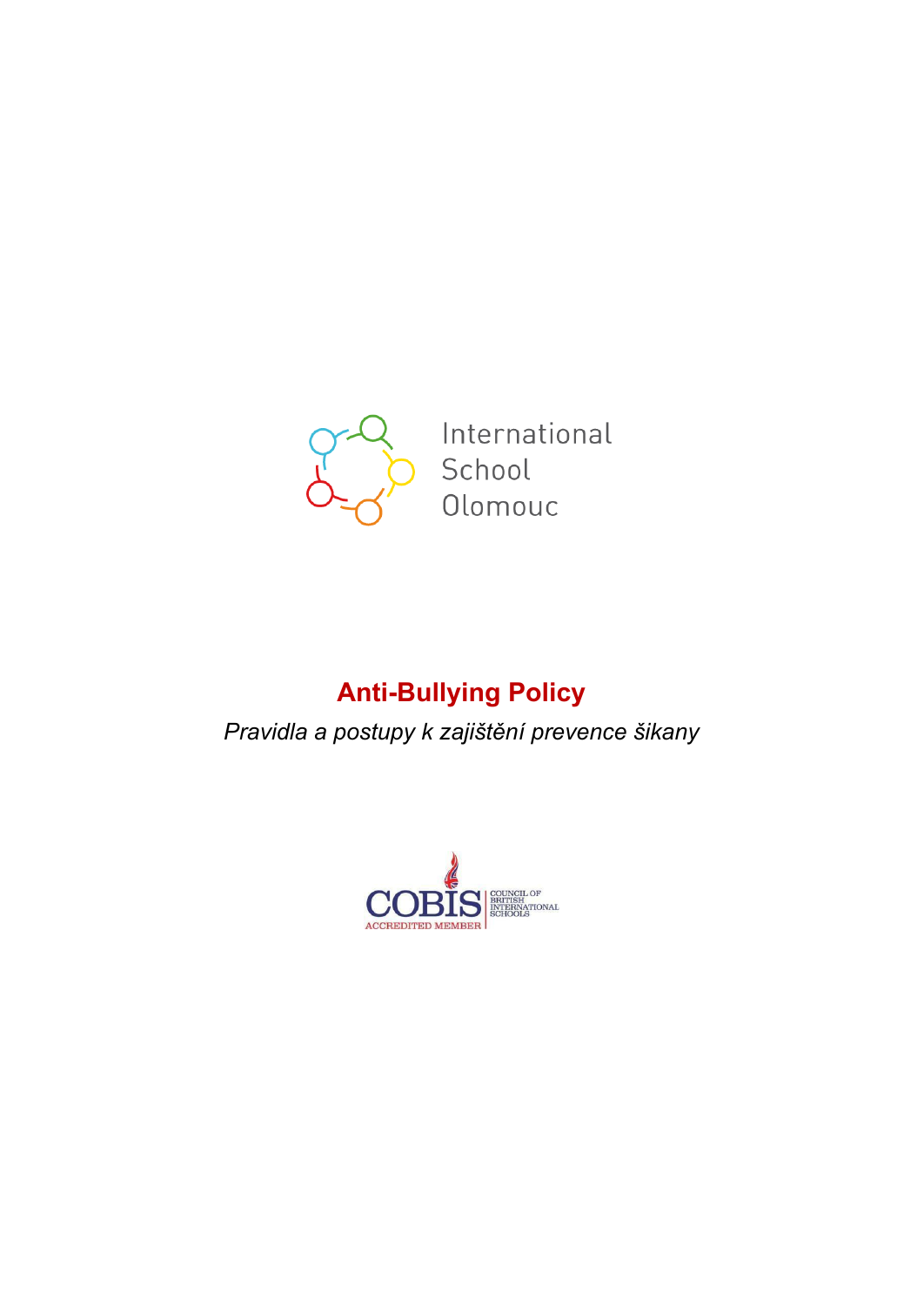

# **Anti-Bullying Policy**

# *(Směrnice k zajištění prevence šikany)*

| School: Česko Britská Mezinárodní škola a Mateřská škola s.r.o., Sokolovská 76/6,<br>779 00 Olomouc |                              |
|-----------------------------------------------------------------------------------------------------|------------------------------|
| Policy Leader:<br>Mgr. Eva Pluskalová                                                               | Date & Signature:            |
|                                                                                                     | Eva Plushelora T             |
|                                                                                                     | 20 <sup>th</sup> August 2021 |
| Checked & Authorised by:<br>Petr Pospíšil, M.A. (Dunelm)                                            | Date & Signature:            |
|                                                                                                     | Popul Rh                     |
|                                                                                                     | 24th August 2021             |
| Scope: This policy applies to the Junior & Senior School community.                                 |                              |
|                                                                                                     |                              |
| Effective from:                                                                                     | Effective to:                |
| <b>June 2021</b>                                                                                    | August 2022                  |

### **Anti- Bullying Policy:**

Date Due for review: June 2022.

Reviewed every year.

### Distribution list:

- 1. Proprietor
- 2. Head of School
- 3. Deputy Head
- 4. Teaching staff
- 5. Parents/Legal guardians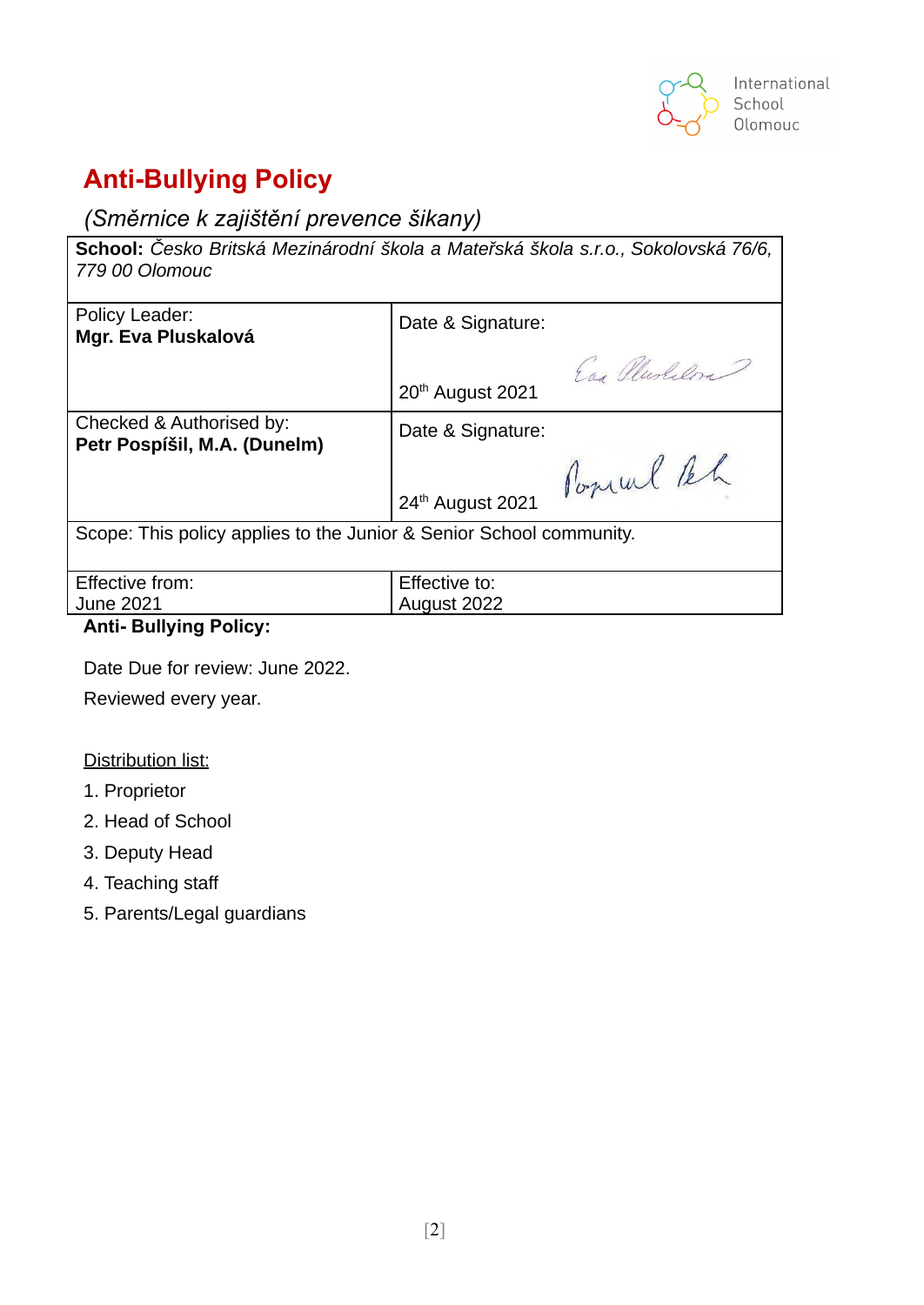

# Aims

At the International School Olomouc we are committed to providing a caring, friendly and safe environment for all of our children, so they can learn in a relaxed and secure atmosphere. Bullying of any kind is unacceptable at our school and will not be tolerated. If bullying does occur, all children should be able to tell and know that incidents will be dealt with promptly and effectively. With this in mind, staff INSET training takes place prior to the start of the first term, for which all staff are expected to attend, and during which the Anti-Bullying policy is combed through. All staff are firmly encouraged to read and digest both the principles of the policy, as well as the legal expectations/responsibilities. Whole school assemblies are also organized, in which parents/legal guardians are both encouraged and welcomed to attend (possibly even as active participants), for which the clear focus is on Anti-Bullying. Given that social media is so prevalent in our society, staff and parents/legal guardians are to be encouraged to maintain vigilance and awareness of the very real threat of on-line bullying. Anti-bullying policy is also accessibĺe on the school website in the school policies section.

It is our policy to foster an environment where everyone:

- understands the type of behaviour that could be interpreted as bullying
- realises the consequences of bullying for all concerned (the bully and any spectators/followers as well as the target of the bullying)
- considers strategies to avoid becoming the target of bullying
- develops the self-esteem to avoid becoming a bully, a spectator / follower or a target

We are a *TELLING* school. This means that *anyone* who knows that bullying is happening is expected to tell the staff.

This policy is supported by both of our PSHE and Behaviour Policy.

### **Objectives**

The Head of School, all staff, children and parents/legal guardians should have an understanding of what bullying is.

• The Head of School and all staff should know what the school policy is on bullying and follow it when bullying is reported.

All children and parents/legal guardians should know what the school policy is on bullying, and what they should do if bullying arises.

As a school we take bullying seriously. Children and parents/legal guardians should be assured that they will be supported when bullying is reported. **Bullying will not be tolerated**.

### What Is Bullying?

Bullying is defined as deliberately hurtful behaviour, repeated over time and intentionally hurts another pupil or group physically or emotionally and is often motivated by prejudice against particular groups, for example, on grounds of race, religion, culture, sex, gender, homophobia, special educational needs and disability, or because a child is adopted or is a carer - it may occur directly or through cyber-technology (social websites, mobile 'phones, text messages, photographs and email).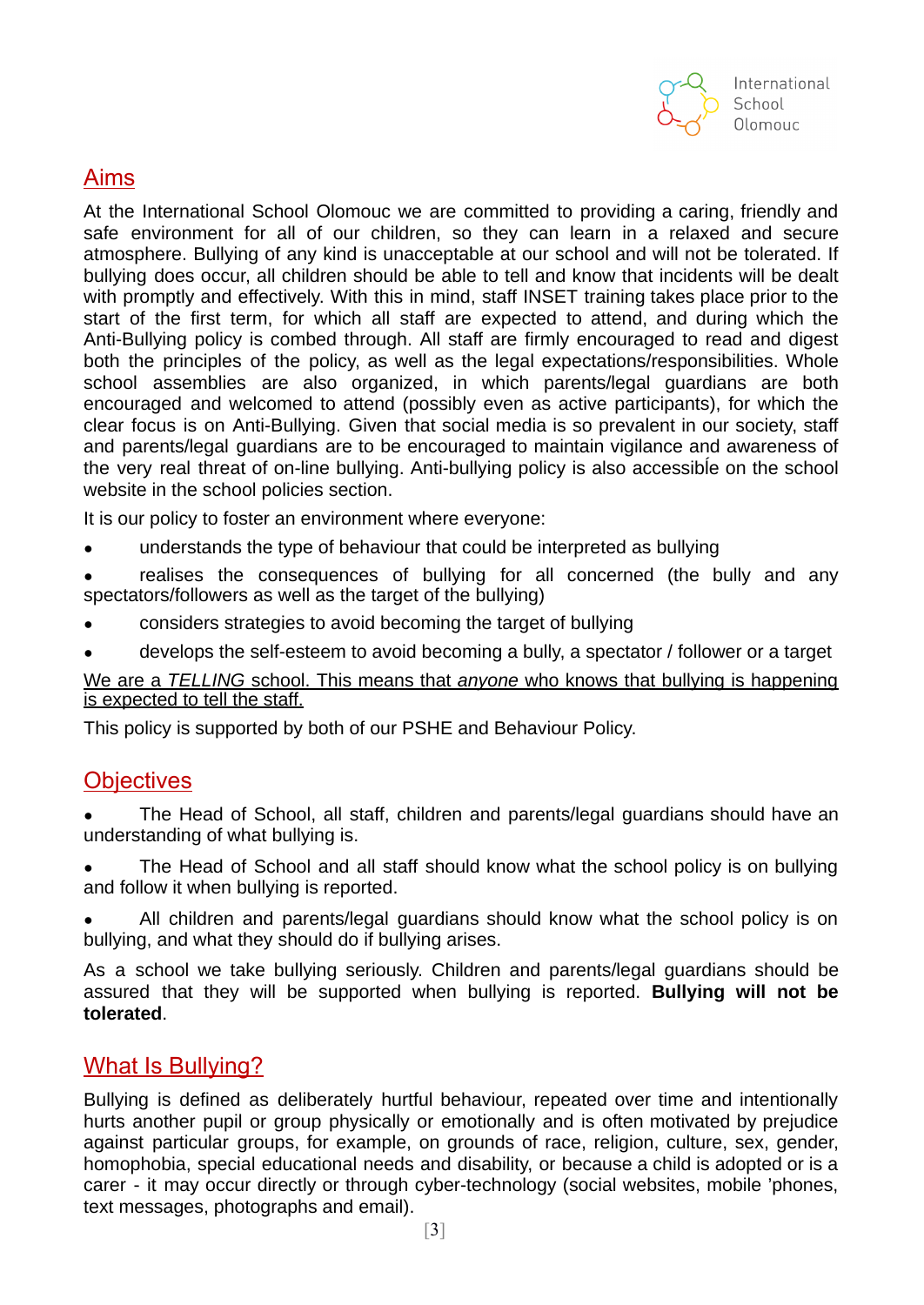

#### Bullying could be:

**Emotional** - being deliberately unfriendly, excluding, tormenting (e.g. hiding books or resources, threatening gestures)

#### **Physical**

- Punching, scratching, pushing, kicking, hitting, shoving, spitting, hair pulling;
- Forcing others to hand over food, money or something that belongs to them;
- Making someone do something they don't want to do.

**Verbal -** name-calling, sarcasm, spreading rumours, teasing (orally or in writing), insults, put-downs;

- threatening of any kind;
- making fun of someone because of their appearance, physical characteristics or cultural background;
- sexualised comments or innuendo and making fun of someone's actions.

**Cyber -** electronically via phone calls, silent calls, text messages, websites, blogs, social networking websites, or photographs

#### **Indirect (social and psychological):**

- Excluding others from the activity or the group, ignoring, ostracizing or alienating others;
- Spreading untrue stories or slander about others;
- Making inappropriate gestures;
- Taking, hiding or damaging something which belongs to someone else;
- Sending nasty emails, SMS, instant messages or other public slander; and
- The inappropriate use of websites, chat-sites or camera phones.

#### **Prejudice-based and discriminatory bullying**

**Racist -** racial taunts, graffiti, gestures

**Sexual -** unwanted physical contact or sexually abusive comments

**Homophobic -** because of, or focussing on the issue of sexuality

**An invasion of privacy -** tampering with and/or damaging another child's property

**Against people with special educational needs and disabilities -**because of, or focussing on the issue of mental or physical disability

**Against people from a particular religion -** because of, or focussing on the issue of religion

**Against people from a particular culture** - because of, or focussing on the issue of culture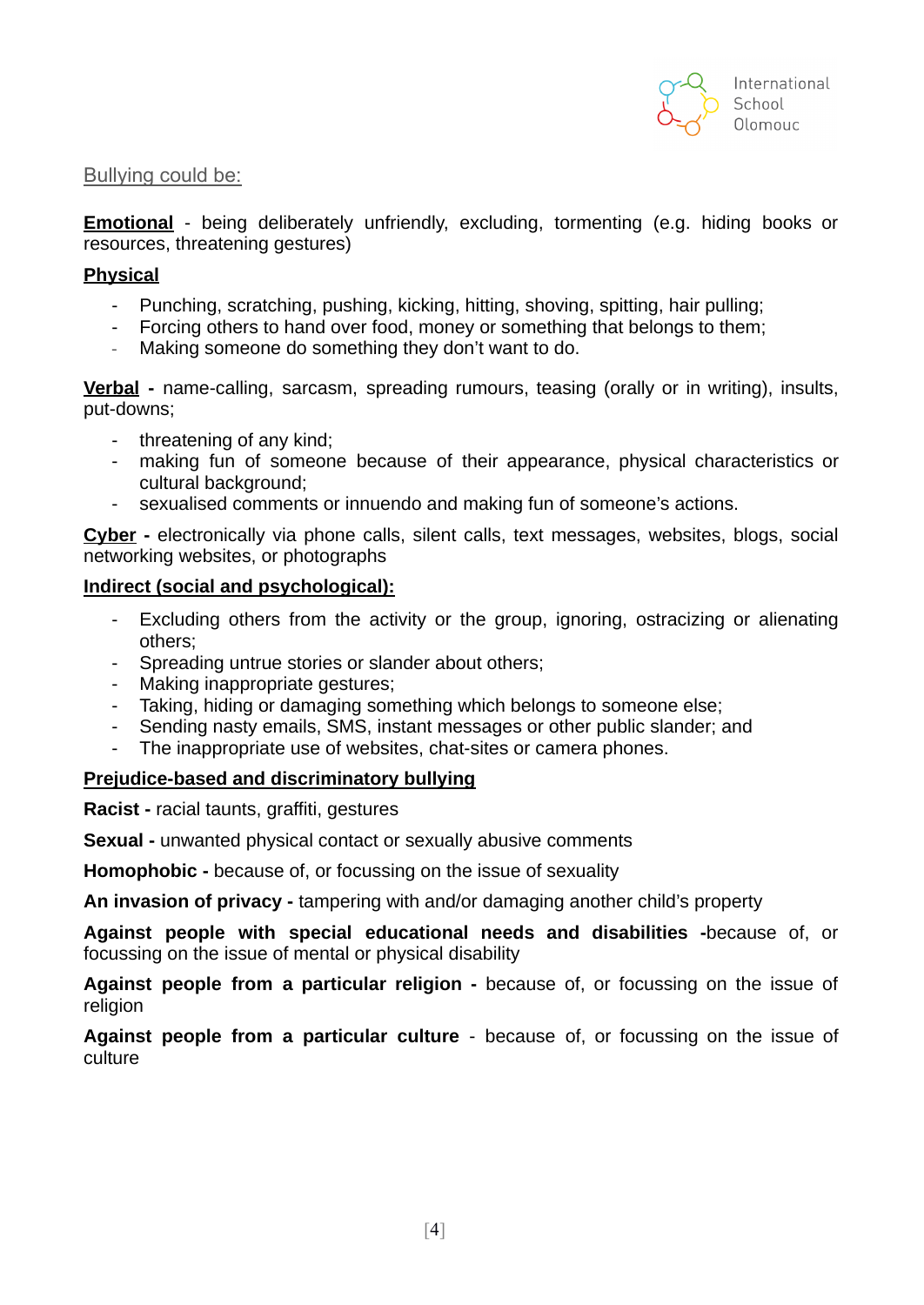

# When is it not considered Bullying?

It is essential not to minimise the experience of those who feel they have been bullied. However, it is also important to distinguish exactly what does and doesn't constitute bullying behaviour, to avoid unwarranted accusations being made against individuals.

It is not bullying if it can be classed as rudeness or being mean (unintentionally causing upset through something you say or do, saying or doing something to intentionally hurt or upset an individual once or twice).

### Peer-on-peer abuse

Children can abuse other children. This is generally referred to as peer on peer abuse and can take many forms. This can include (but is not limited to) bullying (including cyberbullying); sexual violence and sexual harassment; physical abuse such as hitting, kicking, shaking, biting, hair pulling, or otherwise causing physical harm; sexting and initiating/hazing type violence and rituals.

Signs and symptoms of peer-on-peer abuse may include absence from school or disengagement from school activities, physical injuries, mental or emotional health issues, becoming withdrawn – lack of self esteem, lack of sleep, alcohol or substance misuse, changes in behaviour, inappropriate behaviour for age, abusive towards others.

# Perpetrators and Victims

- Bullying takes place where there is an imbalance of power of one person or persons over others. This can arise from:
	- $\circ$  The size of the individual
	- $\circ$  The strength of the individual
	- $\circ$  The numbers or group size involved
	- $\circ$  Anonymity through the use of cyber bullying or using email, social networking sites, texts etc.

Staff must remain vigilant about bullying behaviour and approach this in the same way as any other category of Child Abuse; that is, do not wait to be told before you raise concerns or deal directly with the matter. Children may not be aware that they are being bullied, because they may be too young or have a level of Special Educational Needs which means that they may be unable to realize what others may be doing to them.

Staff must also be aware of those children who may be vulnerable pupils; those coming from troubled families, or those responding to emotional problems or mental health issues which may bring about a propensity to be unkind to others or may make them more likely to fall victim to the behaviour of others.

# Why is it Important to Respond to Bullying?

Bullying hurts. No one deserves to be a victim of bullying. Everybody has the right to be treated with respect. Children who are bullying others need to learn different ways of behaving. We have a responsibility to respond promptly and effectively to issues of bullying.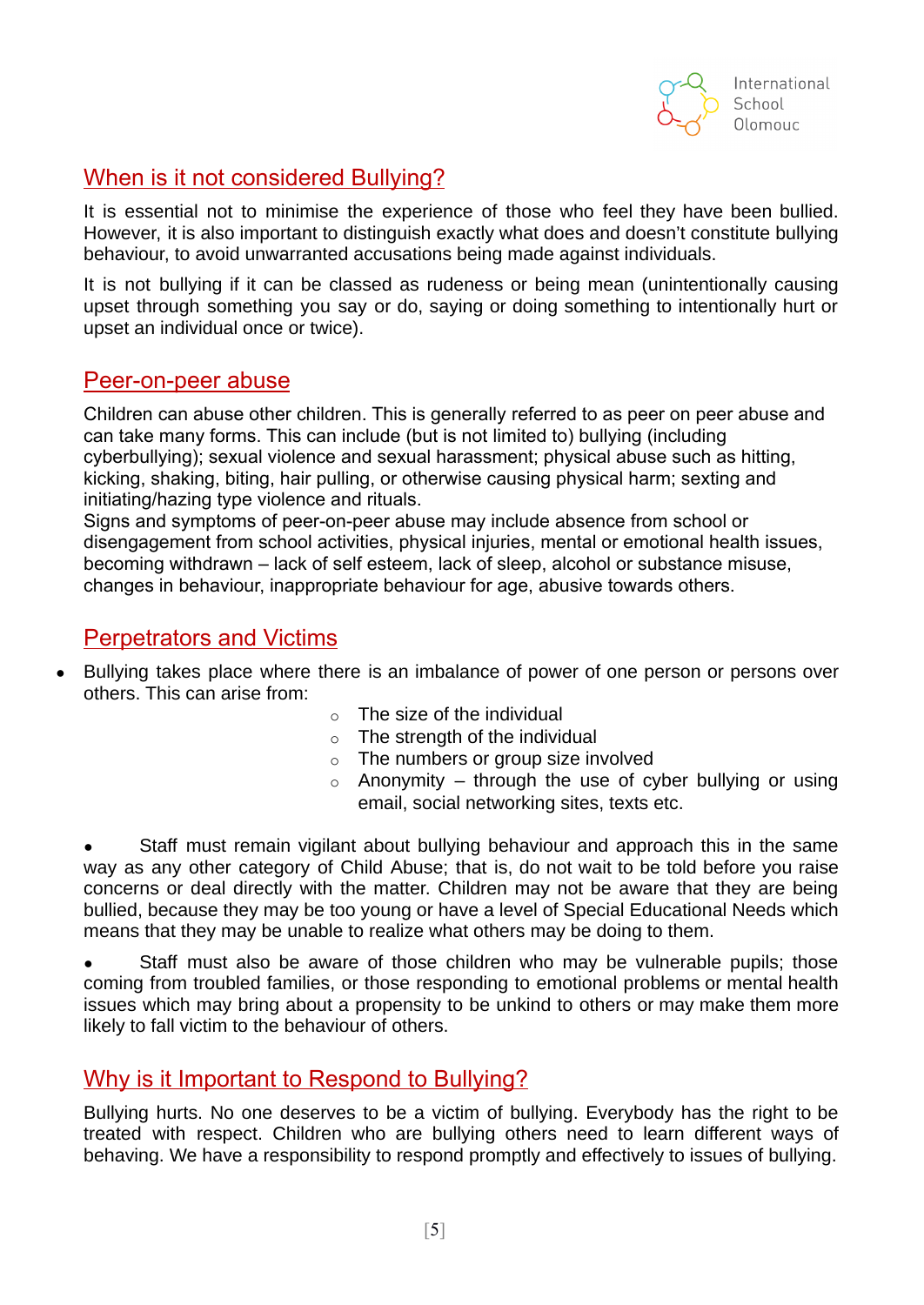

# Signs and Symptoms

A child may indicate by signs or behaviour that s/he is being bullied. Adults should be aware of these possible signs and that they should investigate if a child:

- changes their usual routine
- is unwilling to go to school (school phobic)
- begins truanting
- becomes withdrawn anxious, or lacking in confidence
- starts stammering
- attempts or threatens suicide or runs away
- cries themselves to sleep at night or has nightmares
- feels ill in the morning
- begins to do poorly in school work
- comes home with clothes torn or books damaged
- has possessions go "missing"
- asks for money or starts stealing money (to pay the bully)
- has snacks or other foods continually "lost"
- has unexplained cuts or bruises
- comes home starving (snacks or packed lunch have been eaten by somebody else)
- becomes aggressive, disruptive or unreasonable
- is bullying other children or siblings
- stops eating
- is frightened to say what's wrong
- gives improbable excuses for any of the above

These signs and behaviours could indicate other problems, but bullying should be considered a possibility and should be investigated

### Principles for the management of incidents

We aim to promote a caring environment, where every child matters and support is given to both the victims and perpetrators of bullying. This policy explains the ways in which we work together to ensure a consistent approach to tackling bullying behaviour and developing a school ethos in which bullying is regarded as anti-social behaviour and will not be tolerated. Children are encouraged to report any incidents of bullying or peer-on-peer abuse to an adult in school or at home, whether or not they are directly involved. This can be done verbally or by writing down their concerns.

• A secure environment should be provided in which incidents can be reported confidently.

The child who has been bullied should be made to feel safe.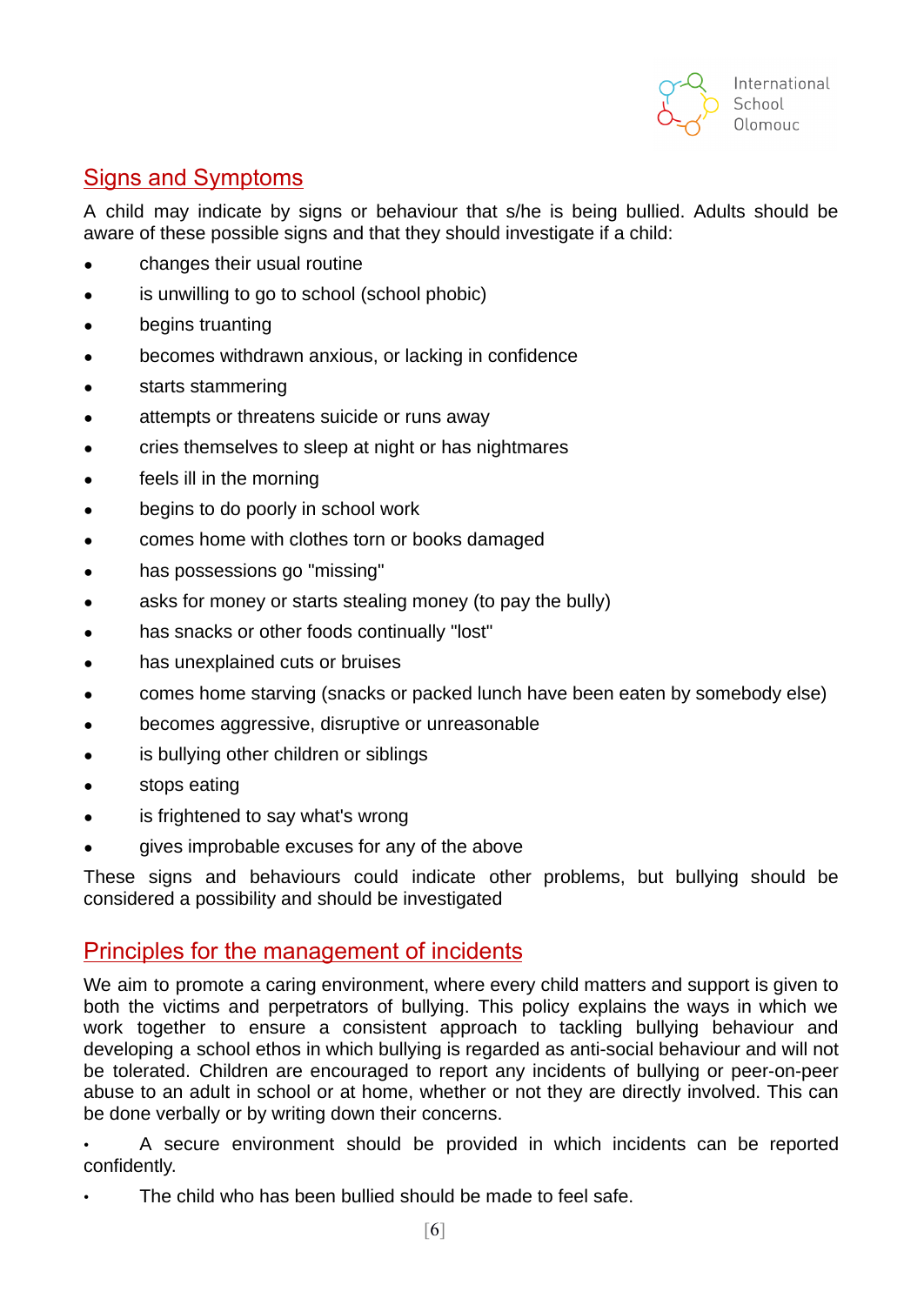

- All children should be shown that bullying is taken seriously.
- Teachers should respond calmly and consistently to incidents of bullying.
- The school should protect and support all parties while the issues are resolved.

The person, who has done the bullying, and those who may have colluded, should be encouraged to behave in a more acceptable way.

• Interventions should be monitored and followed-up appropriately at the individual, group or whole school level.

### Staff should:

• **Be available** - Make it known that you are ready to listen. Provide immediate support.

- **Listen to the child** Ask the bullied child who was involved how s/he is feeling.
- **Record** Ensure the incident is recorded and that reports are filed.

**Respond** - Ensure that your response is non-aggressive and provides models of positive behaviour. Identify children with long-term needs requiring Individual Behaviour Support Plan.

**Follow up** - Review progress and evaluate policies and intervention.

### Working with parents/legal guardians

It is essential to involve parents/legal guardians where bullying has taken place. The most effective emphasis in meetings with parents/legal guardians is on joint problem solving. The aim of such a meeting is to minimize the likelihood of further bullying regardless of whether one is talking about the child who has been bullied or the one who has been bullied. It is essential that parents/legal guardians recognize and remain vigilant toward the threat of on-line bullying OUTSIDE of school. To this end the PTA are expected to encourage all parents/legal guardians to consider the type and scope of on-line access that their children presently have at home.

Careful planning is necessary to retain the joint problem-solving focus in the face of such an emotive subject. It is envisaged that the PTA (Parent teachers Association) are both familiarized with this serious issue, as well as encouraged to engage in the processes; recognizing also that the school maintains concern for the well-being of pupils both in and OUT of school.

#### Ensure that:

- parents/legal guardians are clear about the joint problem-solving focus
- they have been given enough notice
- the meeting is informal but uninterrupted
- all relevant information is available
- parents/legal guardians have an opportunity to have their say and express their feelings about the situation
- the meeting is purposeful and ends on a positive note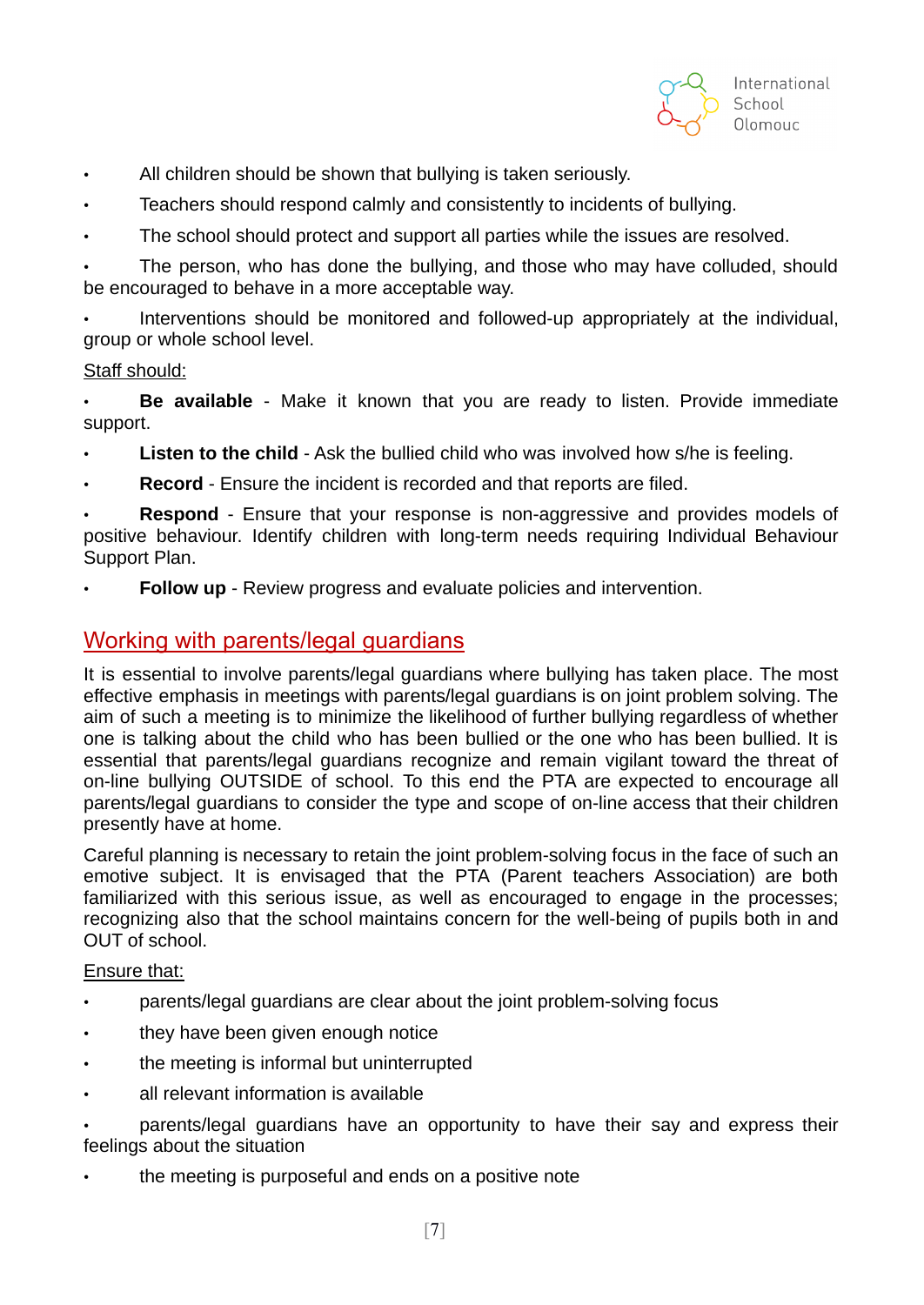

# Advice for parents/legal guardians

### **If your child is being bullied:**

- encourage your child to talk about it, but be patient as s/he may be distressed
- stay calm but show that you are supportive
- avoid dwelling on sensitive issues
- reassure your child that you are sympathetic and will do something about it
- explain that it happens to most people at some time or another
- try to help her or him to see the difficulty as a problem that can be solved
- ask your child if they can see ways of changing things
- talk to staff at our school about bullying and work with them to improve the situation
- help her or him to develop coping strategies
- help everyone to keep a sense of proportion in the situation

# Work with children

Work with individual or a group of children is carried out for two reasons:

• to reduce the likelihood of instances of bullying occurring

• to respond to the needs of children who have been bullied and of those children responsible for the bullying

### Reporting Bullying Behaviour and peer-on-peer abuse

All records of bullying behaviour are kept as part of our central Behaviour Log. For any bullying or emerging bullying behaviour that occurred IN our OUT of school a report must be completed using the Behaviour Log online indicating how the bullying was discovered, people involved, sanctions imposed and what support was provided to both victims and perpetrators.

# Preventive measures & Promoting Anti-bullying Climate

The preventive measures include measures to prevent bullying, including cyberbullying (repeated bullying that occurs in an online space), prejudice-based and discriminatory bullying.

### **At the International School Olomouc**:

we establish school rules which demonstrate respectful and caring behaviour, and ensure that they are understood by all children

we specify clearly those types of behaviour which are considered to be "bullying" and therefore unacceptable

- we specify clearly what sanctions will follow bullying behaviour
- we ensure children know how to express worries and anxieties about bullying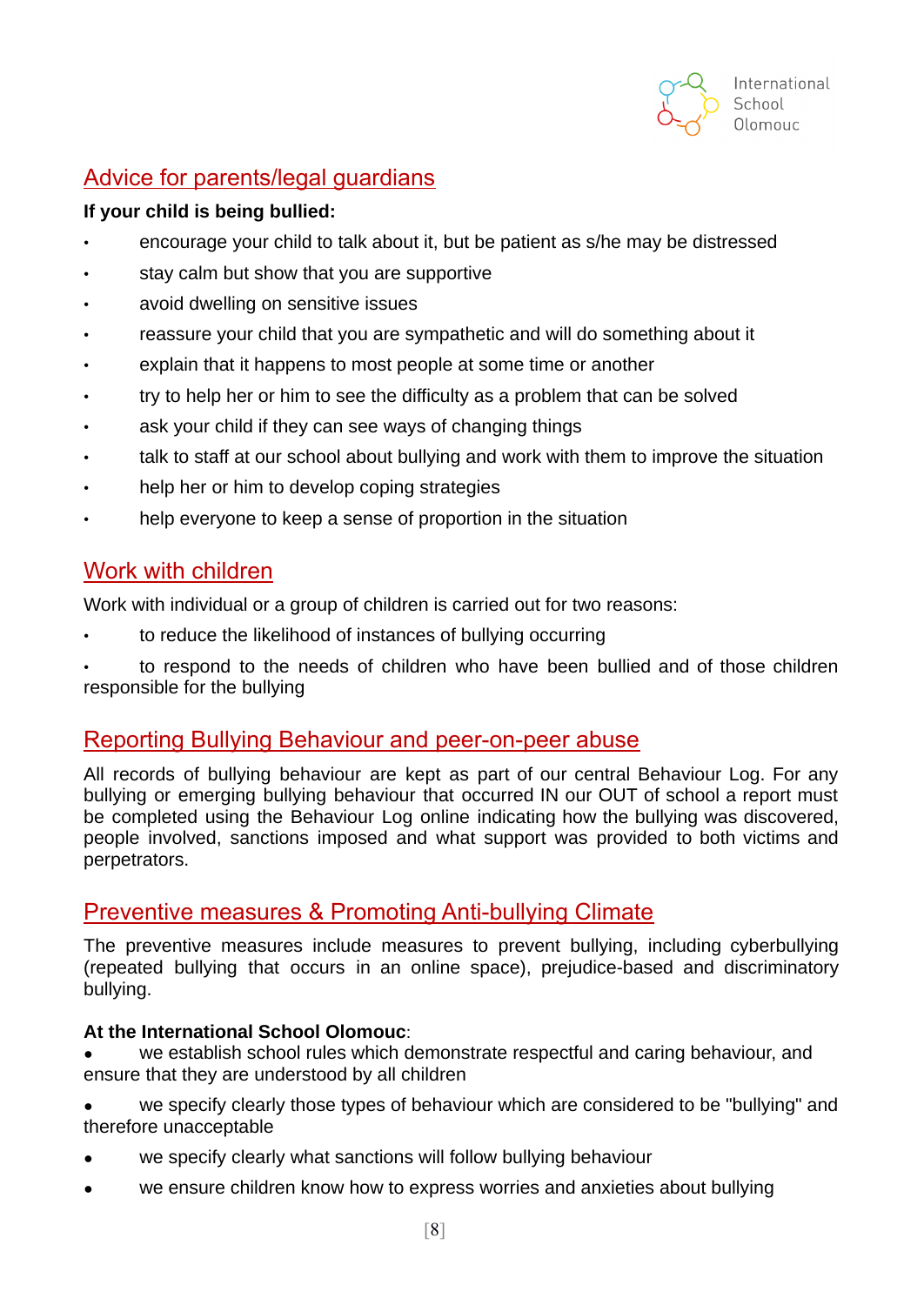

• we offer support to children who are vulnerable or have been bullied

• we develop Individual Behaviour Support Plan for children who have been bullying in order to address the problems they have and help them modify their behaviour

we monitor closely those children with special educational needs

we work with staff and outside agencies to identify all forms of bullying (Special Education Behaviour Specialist, Psychologist, the Local Authority, the Police, etc.)

we actively provide opportunities to develop children's social and emotional skills, including their emotional resilience and literacy (in assemblies, Circle Times, projects, drama, stories, literature, historical events, current affairs, etc.)

• we train all staff to identify bullying and follow school policy and procedures on bullying

we use the Personal, Social and Health Education programme (PSHE). This education should cover all aspects of school life and be thoroughly integrated into the more general education wherever possible. Every member of staff has the responsibility to support and foster this education.

### Procedure:

**Step 1**- Bullying incidents are reported to the class teacher(s) of all the children involved.

**Step 2** - All incidents of bullying will be recorded by the class teacher(s) (Bullying behaviour record / Behaviour Log). Serious cases of bullying will also be referred on to the Head of School.

**Step 3** - In serious cases parents/legal guardians of all the children involved should be informed and will be asked to come into a meeting to discuss the problem. This may involve the class teacher(s), after school staff, teaching assistants, and/or the Head of School.

**Step 4** - The bullying behaviour or threats of bullying will be investigated by the Head of School or the class teacher, who will, among other things, interview children, staff, witnesses, parents/legal guardians/carers and others as necessary. The Head of School or the class teacher will remind the alleged aggressor(s)/perpetrator(s), victim(s)/targets and witnesses that retaliation is strictly prohibited and will result in disciplinary action.

**Step 5** - An attempt will be made to help the bully (bullies) change their behaviour (in case of serious cases the particular class teacher will develop Individual Behaviour Support Plan and closely cooperate with the child's parents/legal guardians and involve a Psychologist if needed).

**Step 6 –** If an offender does not conform to the expectations of the school for appropriate behaviour, with particular reference to bullying behaviour, the school reserves the right to either suspend or end attendance of the offending pupil.

The class teacher will use the Behaviour Log and the Bullying behaviour form to maintain a confidential record of possible behaviours or events which may indicate patterns of bullying. This information shall be maintained on the school database, available for teachers and management to refer to. Severe bullying with signs of criminal offence may result in contacting the Police. Other severe bullying can require the help of the Family and Child Protection Unit at Department of Social Affairs at the local municipal authority (Odbor sociálních věcí, oddělení Péče o rodinu a děti). If a child is considered at risk of suffering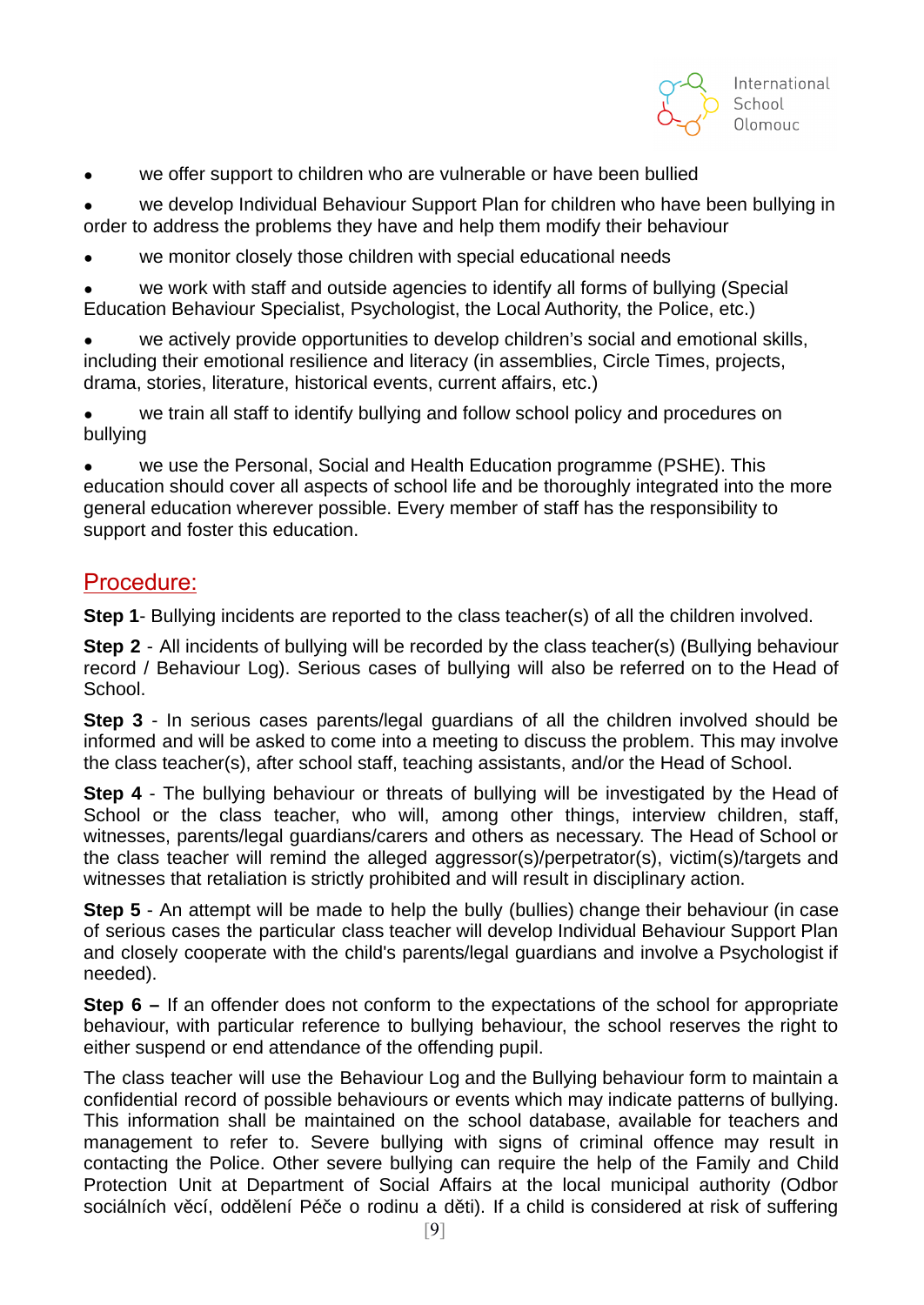

significant harm, and preventive or curative measures on the part of the school, and/or the parent(s) involved have failed to precipitate change for the better, the Head of school may decide that the case be elevated further, treated henceforth as a Child Protection Issue. This would necessarily lead to involvement, through referral, with a relevant outside agency.

### Work with children after reported bullying

#### **The child who is bullied**

Our pupils can report bullying anonymously using worry boxes placed in the classes or one worry box in the corridor. However, we believe that in the environment of a mutual trust that we strive to provide, the child reports all their worries directly to their clasteacher, subject teacher or DSL/ Head of School.

Work with children that follows any discovery or report of bullying must scrupulously avoid aggravating the bullied child's physical or emotional distress.

Teachers need to take particular care that in following up a complaint of bullying they do not expose the bullied child to the risk of even more bullying. They should take all reasonable measures to ensure that the bullied child is supported and protected. Interventions which appear to be particularly sensitive to the needs of all children are those in which more general problem-solving strategies are modelled. Where a bullied child is suffering prolonged or intense anxiety or distress, referral to outside agencies should be considered.

#### School will:

• Provide an immediate opportunity to discuss the experience with a member of staff of her/his choice.

- Avoid embarrassing and shaming the bullied child by focusing on a particular incident when the child is present.
- Use "supportive" children to ensure that the bullied child is befriended and protected, e.g. in going to and from school, during breaks, etc.

• Consider the appropriateness of referring the bullied child from specialist help, having consulted and secured the agreement of parents/legal guardians. Outside agencies which may provide this expertise include Special Education Behaviour Specialist, Psychologist, the Local Police, etc.

Offer continuous support.

#### **Self-esteem**

Children who are bullied tend to have very low self-esteem. They feel guilty and worthless and, because they sometimes lack self-assertion skills, they are targeted by the kind of children who themselves bolster their own low levels of self-esteem by physically hurting, mocking and shaming "weaker" peers.

Class teachers and staff generally need to be aware of the ways in which school practices may enhance or diminish children's levels of self-esteem.

- ensure that all children are spoken to respectfully
- ensure that all children are noticed and valued
- ensure that all children have access to rewards and privileges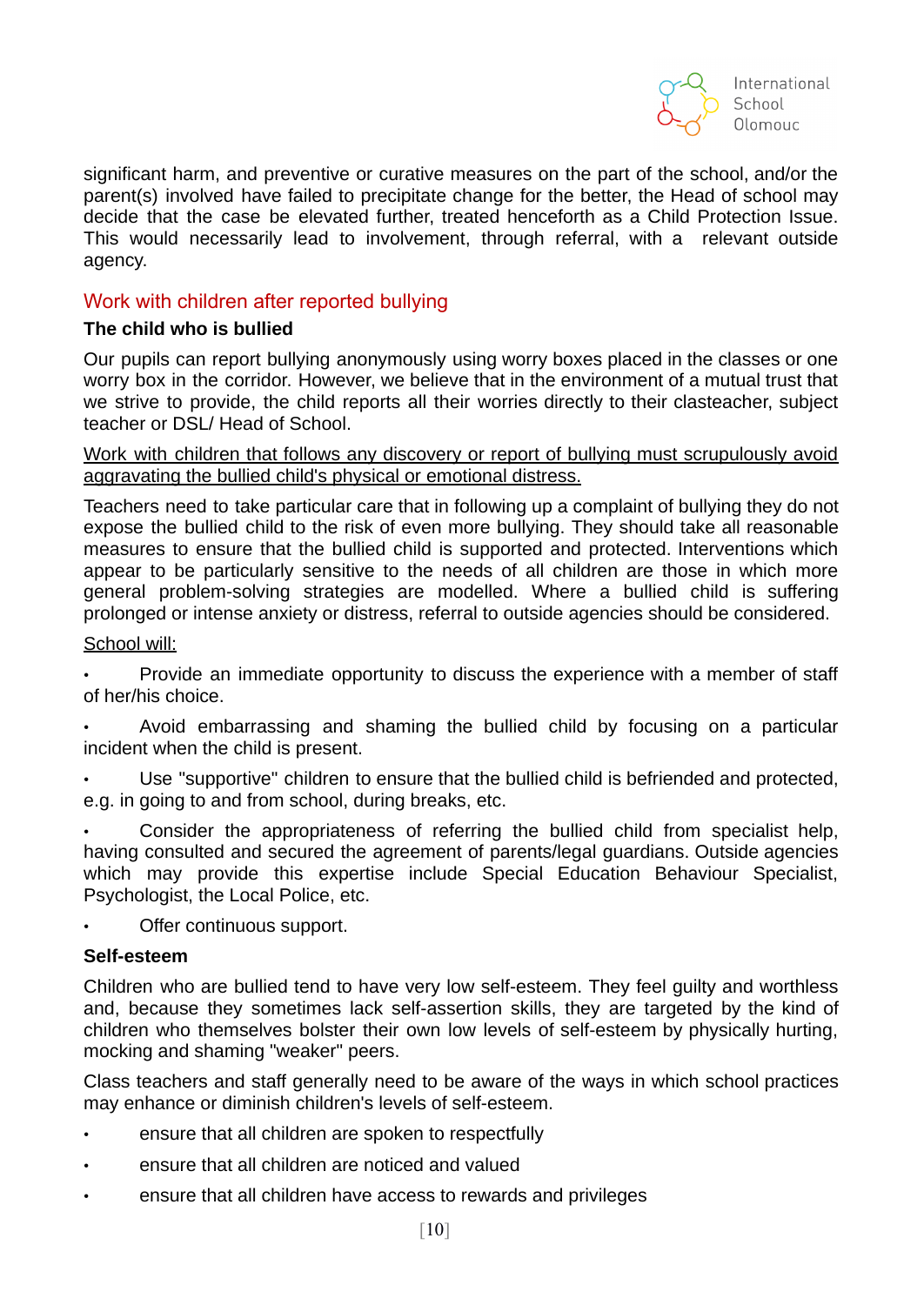

#### acknowledge that effort is more important than achievement

#### **The child who bullies**

We work hard with those children who bully others to ensure that they receive the help that will prevent further bullying. Bullies themselves are frequently bullied and may need our help to see that bullying is not acceptable behaviour.

It is useful for staff to acknowledge that children sometimes bully because they have not learned appropriate ways of interacting with their peers. Modelling and role play will often be required. Approaches which are solely punitive are not advisable, since evidence suggests that they do not prevent further bullying.

#### School will:

• Teach specifically interpersonal and social skills to children who have not acquired them. Modelling and role play will often be required.

- Ensure that there are serious talks with any child found bullying.
- Use the approach below, which involves all participants, including bystanders.
- Explain the problem and help everyone to understand how the bullied child feels.
- Share the responsibility for the problem.
- Involve the group in sharing ideas and improving the situation.
- Include a later review of progress.
- Inform parents/legal guardians to help change the attitude of the child.
- Impose sanctions agreed on in the Behaviour Policy (strong sanctions such as exclusion may be necessary in cases of severe and persistent bullying).
- Offer continuous support.

### Success Criteria

The success of this Policy will be indicated by:

- A reduction in the number of complaints by parents/legal guardians and children.
- Positive feedback from children, parents/legal guardians and staff members.

### **Responsibilities**

This Policy only works if it ensures that the whole school community understands that bullying is not tolerated and understands the steps that will be taken to both prevent and respond to bullying.

It is the responsibility of:

- The Head of School to take a lead role in monitoring and reviewing this Policy.
- The Head of School, the teaching and non-teaching staff to be aware of this Policy and implement it accordingly.
- The Head of School to communicate the Policy to the school community.
- Children to adhere to the Policy.